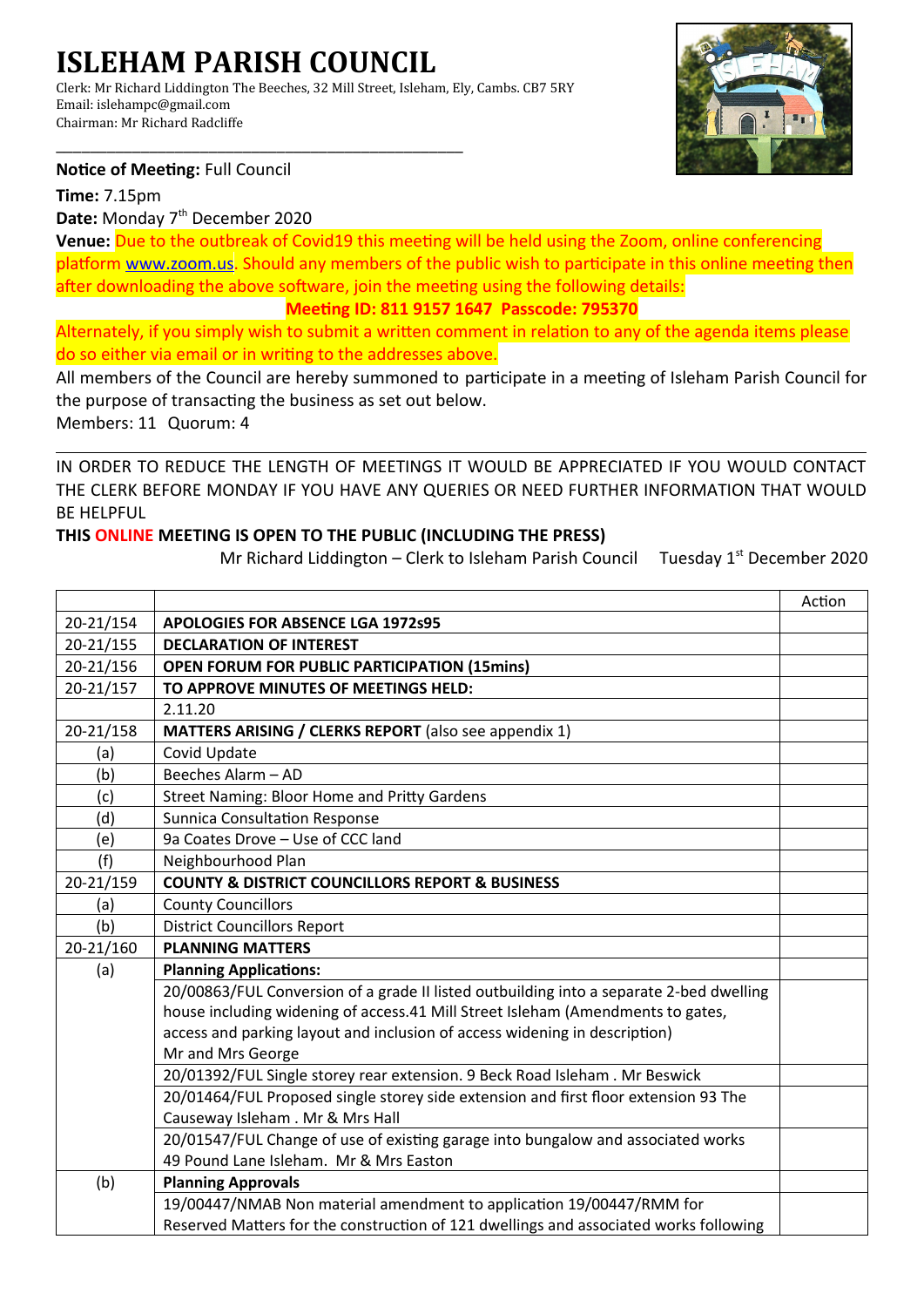|           | approval of outline planning permission 18/00363/OUM seeking to reduce the                                       |  |
|-----------|------------------------------------------------------------------------------------------------------------------|--|
|           | entrance footpath width from 3m to 2m as previously approved under application                                   |  |
|           | 18/00363/OUM Land Accessed Between 2 And 4 Fordham Road Isleham                                                  |  |
|           | 20/00901/VAR To vary Condition 1 (Approved Drawings) of previously approved                                      |  |
|           | 17/02020/FUL for Development of 2 No. three bedroom bungalows (retrospective)                                    |  |
|           | Land To The South Of 61 To 71 East Fen Road Isleham                                                              |  |
|           | 20/00902/VAR To vary Condition 1 (Drawings and Documents) of previously approved                                 |  |
|           | 17/01247/FUL for Development of 3 No. three bedroom bungalows Site Between                                       |  |
|           | Houghtons Lane And East Fen Road Isleham                                                                         |  |
|           | 20/01095/FUL Change of use from from place of worship (D1) to dwelling (C3), removal                             |  |
|           | of existing outbuilding to be replaced with single garage, landscaping and re-                                   |  |
|           | positioned vehicular access off The Causeway. Isleham High Street Baptist Church The                             |  |
|           | Causeway Isleham                                                                                                 |  |
|           | 20/01132/FUL Rear single storey extension, front porch extension and loft conversion                             |  |
|           | 17 The Pits Isleham.                                                                                             |  |
|           | 20/01192/FUL Retrospective field access. Cambria Farm 29 Prickwillow Road Isleham                                |  |
|           | 20/01304/LBC Replacement of the existing timber windows with extended chamfered                                  |  |
|           | frames and slimline glazing. 2 Pound Lane Isleham                                                                |  |
|           | <b>Trees &amp; Shrubs</b>                                                                                        |  |
|           | 20/01280/TRE T1 Conifer - Reduce in height by approximately 3 - 4 metres. Reduce                                 |  |
|           | back the garden face as hard as possible whilst maintaining an even coverage of                                  |  |
|           | healthy foliage. 41 West Street Isleham                                                                          |  |
|           | 20/01341/TRE T1 Sycamore - Fell as close to ground level as possible. Tree is growing                            |  |
|           | against the old clunch wall. Whilst there isn't any damage at the moment the tree is                             |  |
|           | likely to cause damage in the near future. Inisfail House 6 Mill Street Isleham                                  |  |
| (c)       | <b>Planning Refusals:</b>                                                                                        |  |
|           | Nil                                                                                                              |  |
| (d)       | <b>Other Planning Matters:</b>                                                                                   |  |
|           |                                                                                                                  |  |
|           |                                                                                                                  |  |
|           | 20/01069/FUL Construction of 1no. four-bedroom two storey detached dwelling and                                  |  |
|           | garage/games room/gymnasium. 72B West Street Isleham going to planning committee                                 |  |
| 20-21/161 | <b>POLICE MATTERS</b>                                                                                            |  |
| 20-21/162 | <b>PLAY AREA &amp; SKATEPARK</b>                                                                                 |  |
| 20-21/163 | <b>RECREATION GROUND MATTERS</b>                                                                                 |  |
| 20-21/164 | <b>CEMETERY &amp; CHURCHYARD MATTERS</b>                                                                         |  |
| (a)       | Headstone Request: IC Plot 567                                                                                   |  |
| (b)       | Additional inscription: WB plot 153                                                                              |  |
| 20-21/165 | <b>ICA REPORT/THE BEECHES</b>                                                                                    |  |
| (a)       | Trustee Report (GP)                                                                                              |  |
| (b)       | Purchase of Waste Bin                                                                                            |  |
| 20-21/166 | <b>MONTHLY FINANCIAL MATTERS</b>                                                                                 |  |
| (a)       | Pay Accounts December 2020 - see appendix 2                                                                      |  |
| (b)       | To Approve Bank Reconciliation for October 2020                                                                  |  |
| (c)       | 2021-22 Budget & Precept                                                                                         |  |
| (d)       | Dunstall Grant Application - KD                                                                                  |  |
| 20-21/167 | <b>HIGHWAYS/FOOTPATH MATTERS</b>                                                                                 |  |
| (a)       | Priory Car Park - Development Proposals                                                                          |  |
| (b)       | <b>TTRO Carriageway Reconstruction</b>                                                                           |  |
| (c)       | <b>Coates Drove Trees</b>                                                                                        |  |
| (d)       | Use of Priory Car Park                                                                                           |  |
| (e)       | Footpath Matters (JM)                                                                                            |  |
| 20-21/168 | PARISH COUNCIL POLICY UPDATES AND REVIEW                                                                         |  |
|           | <b>Community Fund</b>                                                                                            |  |
| 20-21/169 | <b>CORRESPONDENCE/MATTERS FOR INFORMATION ONLY</b>                                                               |  |
| 20-21/170 | <b>ALLOTMENT MATTERS</b>                                                                                         |  |
| (a)       | Permission for Shed / Poly Tunnel and Chickens / Geese - Three Trees plots 4&5. CM                               |  |
| (b)       | Permission for Shed and Chicken Coop - Dunstall plot 112 DB<br>Permission to Install Fence- Dunstall plot 93. MP |  |

# ISLEHAM PARISH COUNCIL

Clerk: Mr Richard Liddington The Beeches, Mill Street, Isleham, Ely, Cambridgeshire, CB7 5RY

01638 781687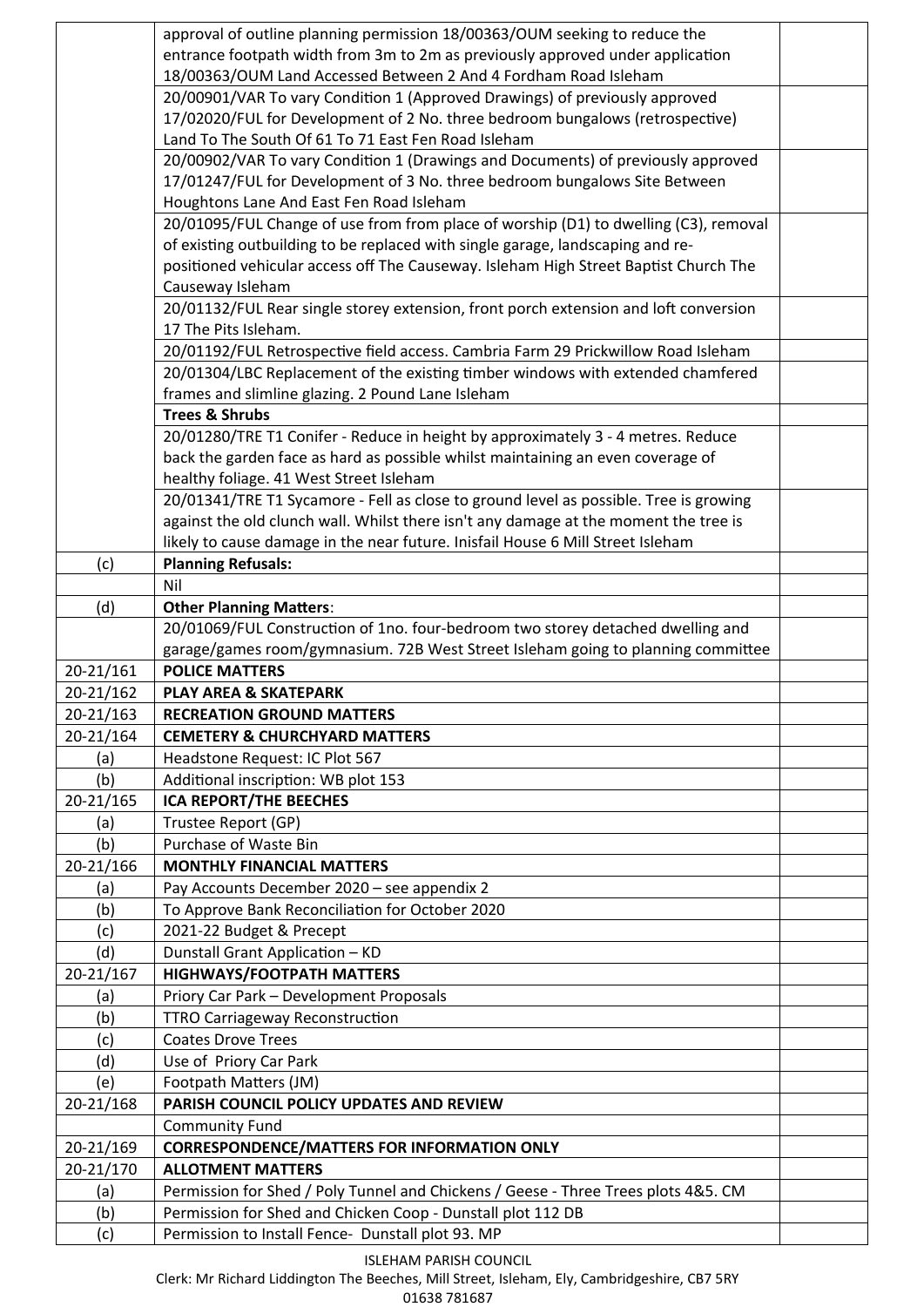| (d)       | Community Plot & Shed                                                              |  |
|-----------|------------------------------------------------------------------------------------|--|
| 20-21/171 | <b>ORCHARD MATTERS</b>                                                             |  |
|           | Councillor Report (JM)                                                             |  |
| 20-21/172 | <b>WASH MATTERS</b>                                                                |  |
|           | <b>Councillor Report</b>                                                           |  |
| 20-21/173 | MOTION TO EXCLUDE THE PUBLIC AND PRESS                                             |  |
|           | At this point any members of the press or public must sign off the live conference |  |
| 20-21/174 | <b>DATE OF NEXT MEETINGS</b>                                                       |  |
|           | Interim planning meeting - Monday 21 <sup>st</sup> December 2020 tbc               |  |
|           | 2021 Parish Council Meetings                                                       |  |
|           | Monday 4th January 2021                                                            |  |
|           | Monday 1st February 2021                                                           |  |
|           | Monday 1st March 2021                                                              |  |
|           | Monday 5 <sup>th</sup> April 2021                                                  |  |
|           | Monday 3rd May 2021                                                                |  |
|           | Monday 17 <sup>th</sup> May - Annual Parish Meeting tbc                            |  |
|           | Monday 7 <sup>th</sup> June 2021                                                   |  |
|           | Monday 5 <sup>th</sup> July 2021                                                   |  |
|           | Monday 2 <sup>nd</sup> August 2021                                                 |  |
|           | Monday 6 <sup>th</sup> September 2021                                              |  |
|           | Monday 4 <sup>th</sup> October 2021                                                |  |
|           | Monday 1st November 2021                                                           |  |
|           | Monday 6 <sup>th</sup> December 2021                                               |  |
| 20-21/175 | <b>AGENDA ITEMS FOR NEXT / FUTURE MEETING</b>                                      |  |

R.D. Lodge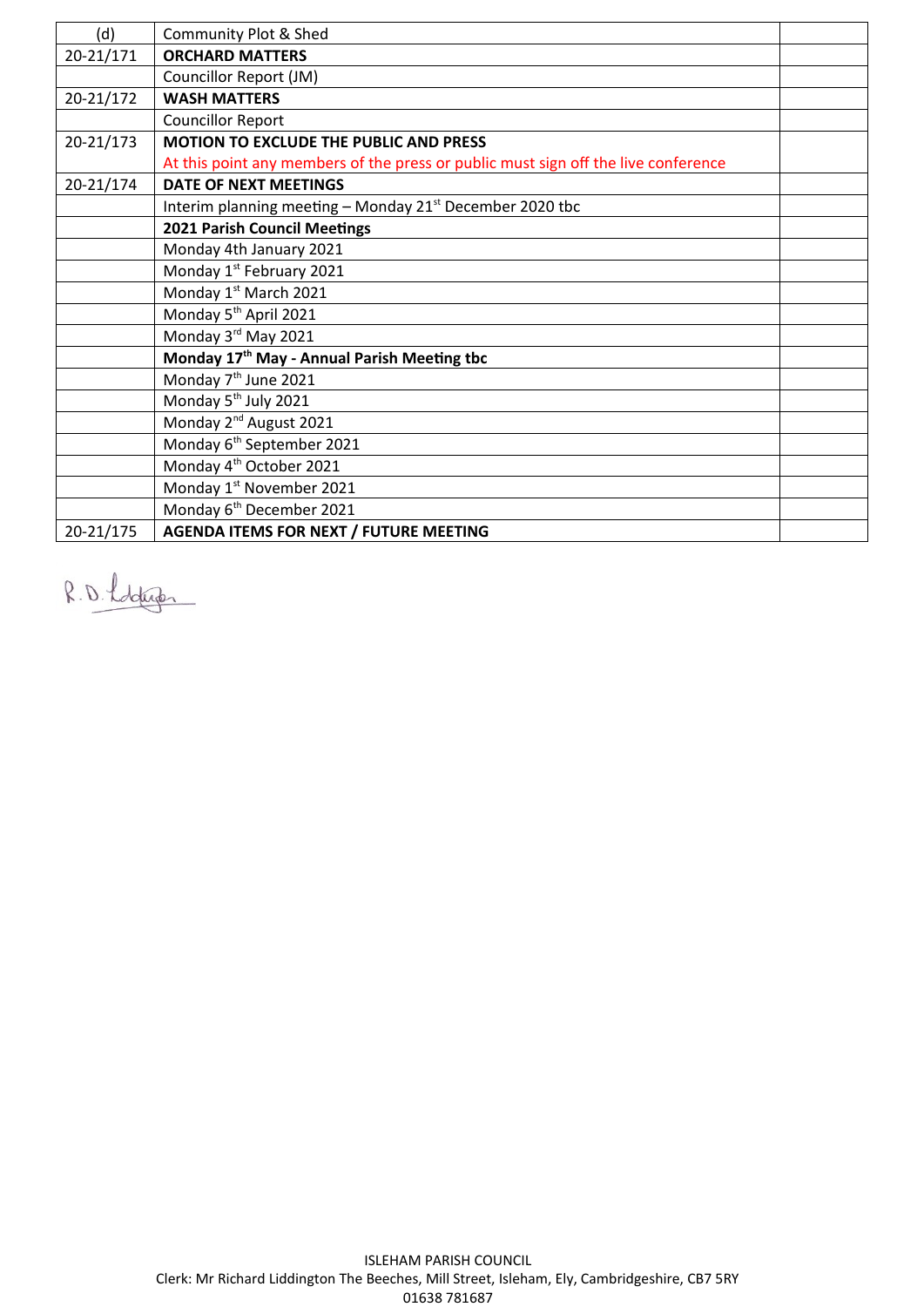# **Appendix 1 November Actions**

| <b>Agenda No</b> | <b>Action Point</b>                                                   | Responsible  | <b>Comments on Progress</b>              |
|------------------|-----------------------------------------------------------------------|--------------|------------------------------------------|
|                  | <b>Draft Minutes</b>                                                  | Clerk        | 3.11.20 Emailed to councillors           |
| 135              | Post October mins                                                     | <b>Clerk</b> | 1.12.20 emailed to CP for posting        |
| 136a             | Letter of appreciation to ICC                                         | Clerk        | 4.11.20 written letter sent              |
| 136b             | Consider split in Dunstall allotment plots                            | Clerk        | 3.11.20 emailed to arrange site meeting  |
| 136с             | Confirm approval of Greenwood tree                                    | Clerk        | 3.11.20 emailed confirmation             |
|                  | surgery tenders / Notify residents                                    |              | 311.20 residents notified                |
| 137b             | Contact ECDC refuse collection re                                     | Clerk        | 3.11.20 - concern expressed via website: |
|                  | facemasks                                                             |              | FS-Case-268387441te                      |
| 138a             | Submit planning responses                                             | Clerk        | 3.11.20 submitted (except Bloor homes    |
|                  |                                                                       |              | as await clarification)                  |
| 138b             | Update and distribute Sunnica objections                              | Clerk        |                                          |
|                  | Councillors respond by 17.11.20                                       |              |                                          |
|                  | Submit response before 30.11.20                                       |              |                                          |
|                  | Contact ECDC re landscape assessment                                  |              | 3.11.20 Email sent to JH                 |
| 141              | Re-inspect rec trees (springtime)                                     | DB&JM        |                                          |
|                  | Access topsoil for the Beeches car park                               | DB           |                                          |
|                  | Contact football clubs re dogs on rec                                 | Clerk        | 3.11.20 email sent                       |
| 142              | Confirm memorial approval                                             | Clerk        | 3.11.20                                  |
| 143a             | Confirm date and transfer £5k into ICA                                | JB/GP        |                                          |
|                  | account                                                               |              |                                          |
|                  | Confirm IUYFC tournament approval                                     | Clerk        | 3.11.20 emailed confirmation             |
| 143b             | Contact Greenwood trees re Christmas                                  | Clerk        | 3.11.20 emailed request                  |
|                  | tree                                                                  |              |                                          |
| 143c             | Organise lightening test                                              | Clerk        | 3.11.20 emailed request for test to be   |
|                  |                                                                       |              | undertaken early December                |
| 144a             | <b>Complete Pay Accounts</b>                                          | JB           |                                          |
| 145a&b           | Respond to street naming proposals                                    | Clerk        | 3.11.20 responded by email               |
| 145d             | Seek tenders for cutting hedges:                                      |              | 3.11.20 email sent to Greenwoods re top  |
|                  | 1. top rec field                                                      | Clerk / TW   | hedge                                    |
|                  | 2. other areas of village                                             |              |                                          |
|                  | Chase up CCC re Causeway hedges                                       |              | 3.11.20 resubmitted fault. Case number   |
|                  |                                                                       |              | 00351004                                 |
| 146              | Circulate Neighbourhood Plan & amend                                  | Clerk        | 3.11.20 emailed to group for their       |
|                  | accordingly                                                           |              | consideration by 13.11.20                |
| 147a             | Respond to letter from HE                                             | Clerk        |                                          |
| 147b             | Inform solicitors of car park proposals                               | Clerk        | 3.11.20 Notified by email                |
|                  | Pursue tenders for bollards                                           |              |                                          |
|                  | Add Priory Car park to the Dec agenda                                 | Clerk        | 3.11.120 Identified                      |
| 148              | Confirm shed approval                                                 | Clerk        | 3.11.20 emailed approval                 |
| 149              | Pursue acquisition of replacement apple                               | JM           |                                          |
|                  | tree                                                                  |              |                                          |
| Other actions    |                                                                       |              |                                          |
|                  | 3.11.20 - Issued warning to identified tenants re non-payment of rent |              |                                          |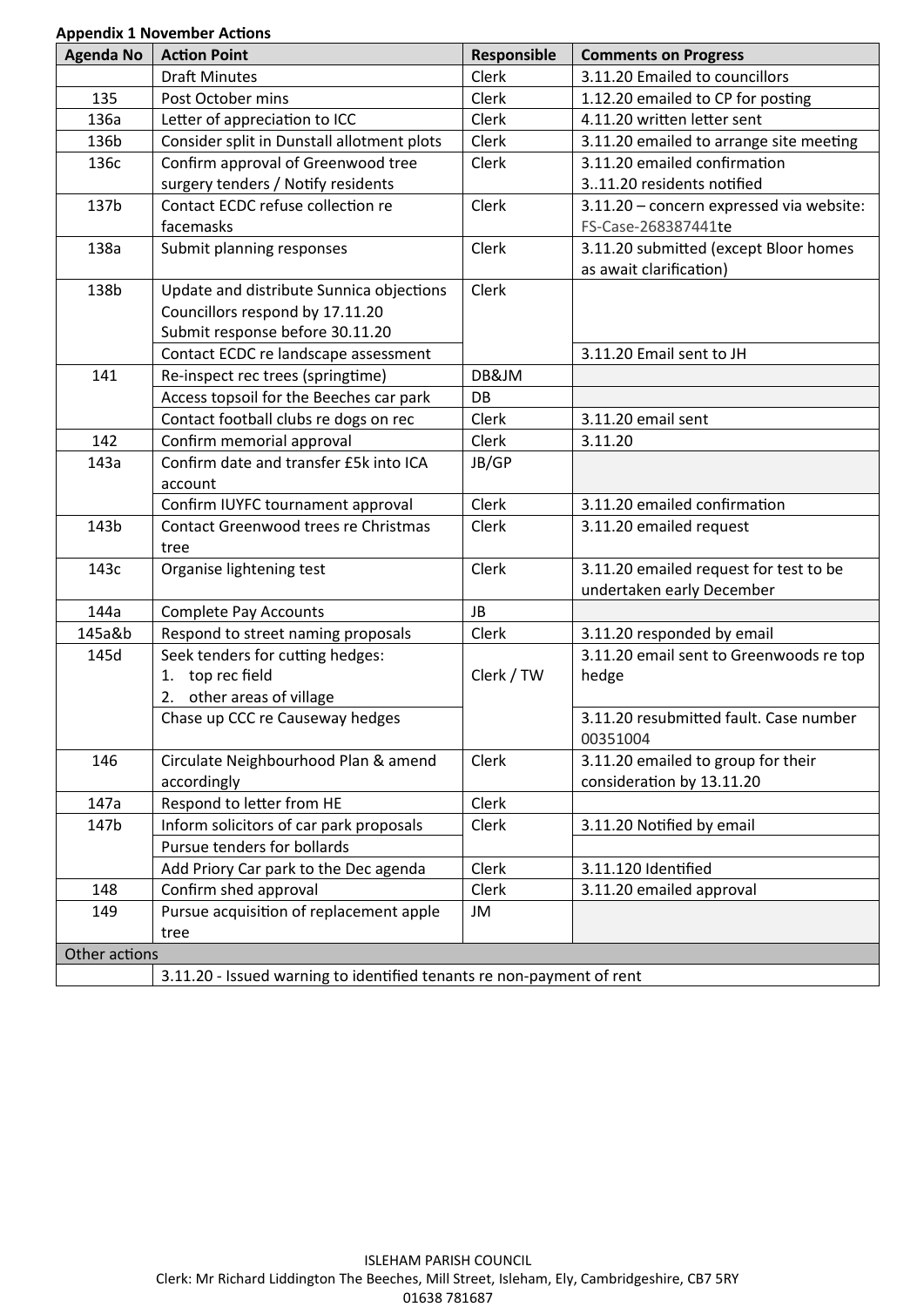| Appendix 2                       |                              |                                                    |            |        |                            |                                                            |  |
|----------------------------------|------------------------------|----------------------------------------------------|------------|--------|----------------------------|------------------------------------------------------------|--|
|                                  |                              | <b>Pay Accounts 7th December 2020</b>              |            |        |                            |                                                            |  |
| Cheque No                        | Payee                        | Item                                               | <b>Net</b> | Vat    | Total                      | Power                                                      |  |
| Payments made since last meeting |                              |                                                    |            |        |                            |                                                            |  |
| <b>BACS</b>                      | <b>Staff Salaries</b>        | November 2020                                      | £1,976.88  | £0.00  | £1,976.88                  | LGA 1972 s112                                              |  |
|                                  | Lloyds Bank<br>multipay card | Monthly fee                                        | £3.00      | £0.00  | £3.00                      | LGA 1972 ss50                                              |  |
|                                  |                              | Diary                                              | £3.32      | £0.67  | £3.99                      | LGA 1972 ss50                                              |  |
|                                  |                              | Keys                                               | £11.67     | £2.33  | £14.00                     | LGA 1972 ss50                                              |  |
|                                  |                              | Sunnica signs                                      | £105.76    | £21.15 | £126.91                    | LGA 1972 ss50                                              |  |
|                                  |                              | Toner                                              | £206.42    | £41.28 | £247.70                    | LGA 1972 ss50                                              |  |
|                                  |                              | Copier Paper                                       | £11.87     | £2.38  | £14.25                     | LGA 1972 ss50                                              |  |
|                                  |                              |                                                    |            |        | Statement<br>total £409.85 |                                                            |  |
| Transfer                         | <b>ICE</b>                   | The Beeches                                        | £5,000.00  | £0.00  | £5,000.00                  | <b>S137</b>                                                |  |
| DD                               | Smart                        | Pension                                            | £68.74     | £0.00  | £68.74                     | LGA 1972 ss50                                              |  |
|                                  |                              | Payments for authorisation at tonight's meeting    |            |        |                            |                                                            |  |
| 126PB000080                      | <b>HMRC</b>                  | Tax & NI-<br>November 2020                         | £47.52     | £0.00  | £47.52                     | LGA 1972 s112                                              |  |
| SBO1137085                       | Veolia                       | Cemetery bin                                       | £86.10     | £17.22 | £103.32                    | <b>Local Authorities</b><br>Cemetery Orders<br>1977 & 1986 |  |
| 5651                             | <b>ICE</b>                   | Car Park Lighting                                  | £293.33    | £14.67 | £308.00                    | Open Spaces Act<br>1906 ss9 & 10 LGA<br>1972 s214          |  |
|                                  | T Wilding                    | Expenses                                           | £22.48     | £4.50  | £26.98                     | Local Authorities<br>Cemetery Orders<br>1977 & 1986        |  |
| 915                              | Jane Sheldrick               | Prepare salaries-<br>November 2020                 | £20.75     | £4.15  | £24.90                     | LGA 1972 s112                                              |  |
| 5650                             | ICE                          | <b>MUGA Electricity</b>                            | £47.96     | £2.40  | £50.36                     | Open Spaces Act<br>1906 ss9 & 10 LGA<br>1972 s214          |  |
| SM22510                          | Rialtas                      | <b>Making Tax</b><br>Digital Annual<br>support fee | £59.00     | £11.80 | £70.80                     | LGA 1972s 142                                              |  |

ISLEHAM PARISH COUNCIL

Clerk: Mr Richard Liddington The Beeches, Mill Street, Isleham, Ely, Cambridgeshire, CB7 5RY